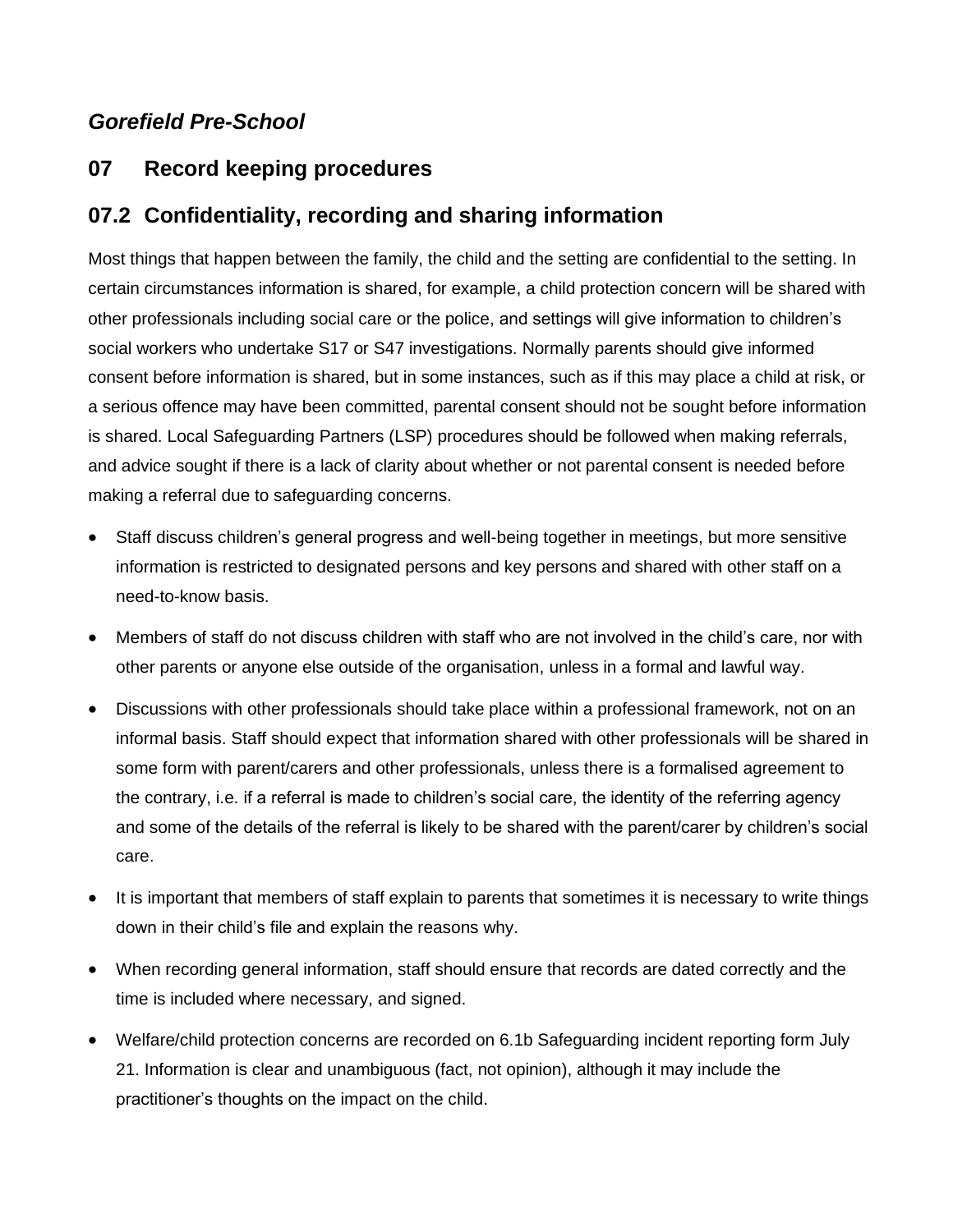- Records are non-judgemental and do not reflect any biased or discriminatory attitude.
- Not everything needs to be recorded, but significant events, discussions and telephone conversations must be recorded at the time that they take place.
- Recording should be proportionate and necessary.
- When deciding what is relevant, the things that cause concern are recorded as well as action taken to deal with the concern. The appropriate recording format is filed within the child's file.
- Information shared with other agencies is done in line with these procedures.
- Where a decision is made to share information (or not), reasons are recorded.
- Staff may use a computer to type reports, or letters. Where this is the case, the typed document is deleted from the computer and only the hard copy is kept.
- Electronic copy is downloaded onto a disc, labelled with the child's name and stored in the child's file. No documents are kept on a hard drive because computers do not have facilities for confidential user folders.
- The setting is registered with the Information Commissioner's Office (ICO). Staff are expected to follow guidelines issued by the ICO, at <https://ico.org.uk/for-organisations/guidance-index/>
- Additional guidance in relation to information sharing about adults is given by the Social Care Institute for Excellence, at [www.scie.org.uk/safeguarding/adults/practice/sharing-information](http://www.scie.org.uk/safeguarding/adults/practice/sharing-information)
- Staff should follow guidance including Working Together to Safeguard Children (DfE 2018); Information Sharing: Advice for Practitioners Providing Safeguarding Services to Children, Young People, Parents and Carers 2018 and What to do if you're Worried a Child is Being Abused (HMG 2015)

### **Confidentiality definition**

- Personal information of a private or sensitive nature, which is not already lawfully in the public domain or readily available from another public source, and has been shared in a relationship, where the person giving the information could reasonably expect it would not be shared with others.
- Staff can be said to have a 'confidential relationship' with families. Some families share information about themselves readily; members of staff need to check whether parents regard this information as confidential or not.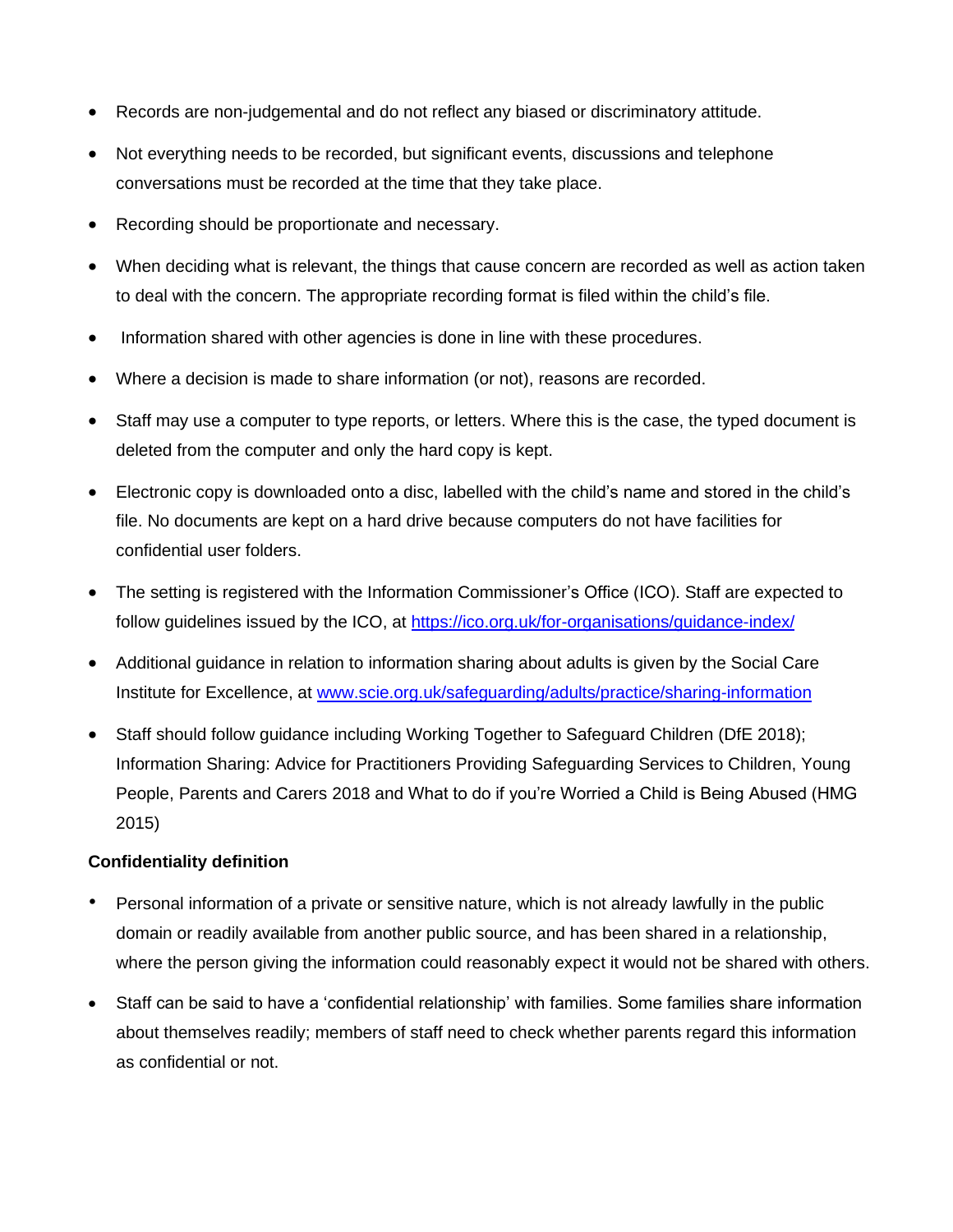- Parents sometimes share information about themselves with other parents as well as staff; the setting cannot be held responsible if information is shared beyond those parents whom the person has confided in.
- Information shared between parents in a group is usually bound by a shared agreement that the information is confidential and not discussed outside. The setting manager is not responsible should that confidentiality be breached by participants.
- Where third parties share information about an individual; staff need to check if it is confidential, both in terms of the party sharing the information and of the person whom the information concerns.
- Information shared is confidential to the setting.
- Practitioners ensure that parents/carers understand that information given confidentially will be shared appropriately within the setting (for instance with a designated person, during supervision) and should not agree to withhold information from the designated person or their line manager.

### **Breach of confidentiality**

- A breach of confidentiality occurs when confidential information is not authorised by the person who provided it, or to whom it relates, without lawful reason to share.
- The impact is that it may put the person in danger, cause embarrassment or pain.
- It is not a breach of confidentiality if information was provided on the basis that it would be shared with relevant people or organisations with lawful reason, such as to safeguard an individual at risk or in the public interest, or where there was consent to the sharing.
- Procedure 07.1 Children's records and data protection must be followed.

### *Exception*

- GDPR enables information to be shared lawfully within a legal framework. The Data Protection Act 2018 balances the right of the person about whom the data is stored with the possible need to share information about them.
- The Data Protection Act 2018 contains "safeguarding of children and individuals at risk" as a processing condition enabling "special category personal data" to be processed and to be shared. This allows practitioners to share without consent if it is not possible to gain consent, if consent cannot reasonably be gained, or if gaining consent would place a child at risk.
- Confidential information may be shared without authorisation either from the person who provided it or to whom it relates, if it is in the public interest and it is not possible or reasonable to gain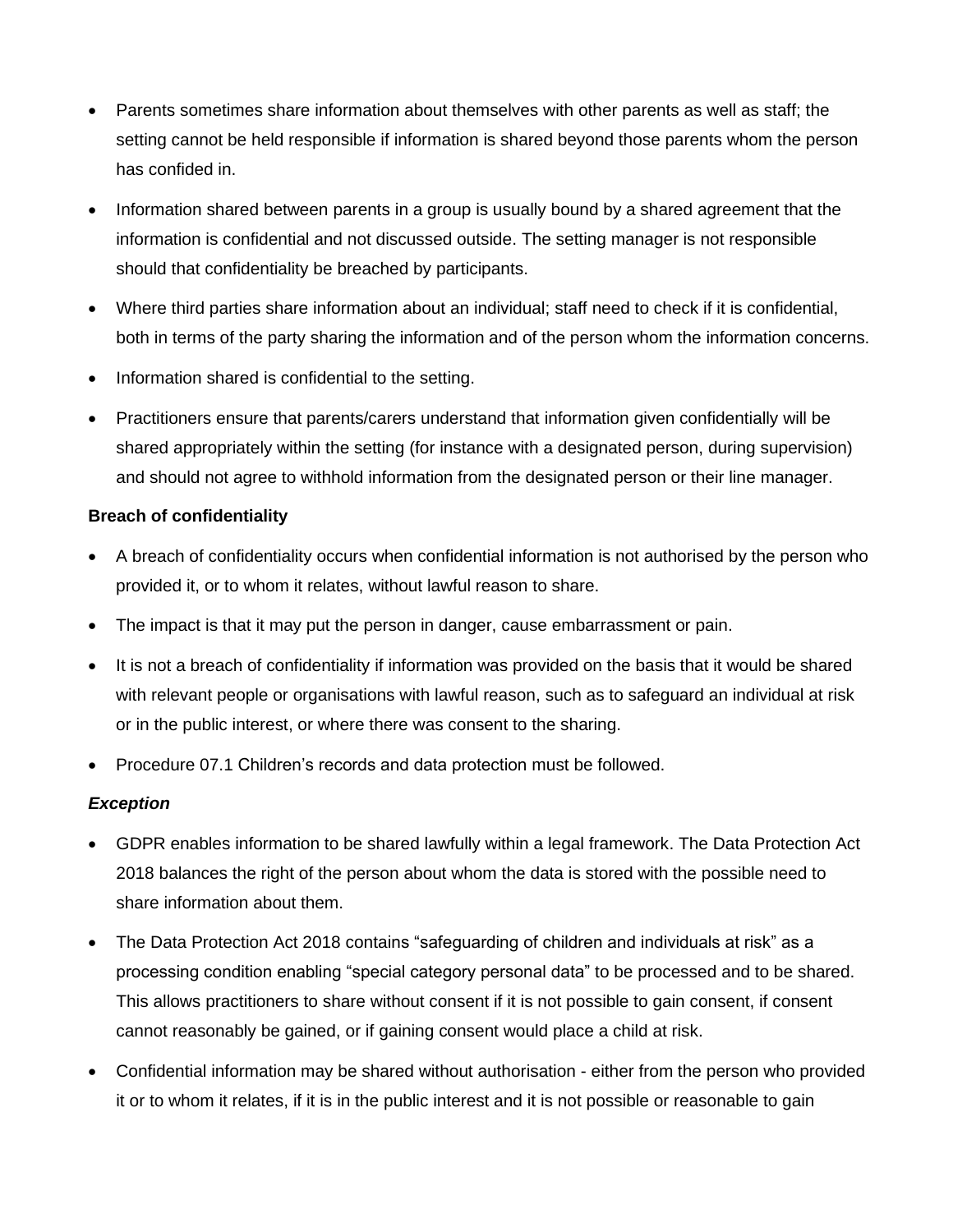consent or if gaining consent would place a child or other person at risk. The Data Protection Act 2018 enables data to be shared to safeguard children and individuals at risk. Information may be shared to prevent a crime from being committed or to prevent harm to a child, Information can be shared without consent in the public interest if it is necessary to protect someone from harm, prevent or detect a crime, apprehend an offender, comply with a Court order or other legal obligation or in certain other circumstances where there is sufficient public interest.

- Sharing confidential information without consent is done only in circumstances where consideration is given to balancing the needs of the individual with the need to share information about them.
- When deciding if public interest should override a duty of confidence, consider the following:
	- is the intended disclosure appropriate to the relevant aim?
	- what is the vulnerability of those at risk?
	- is there another equally effective means of achieving the same aim?
	- is sharing necessary to prevent/detect crime and uphold the rights and freedoms of others?
	- is the disclosure necessary to protect other vulnerable people?

The decision to share information should not be made as an individual, but with the backing of the designated person who can provide support, and sometimes ensure protection, through appropriate structures and procedures.

### **Obtaining consent**

Consent to share information is not always needed. However, it remains best practice to engage with people to try to get their agreement to share where it is appropriate and safe to do so.

Using consent as the lawful basis to store information is only valid if the person is fully informed and competent to give consent and they have given consent of their own free will, and without coercion from others, Individuals have the right to withdraw consent at any time.

You should not seek consent to disclose personal information in circumstances where:

- someone has been hurt and information needs to be shared quickly to help them
- obtaining consent would put someone at risk of increased harm
- obtaining consent would prejudice a criminal investigation or prevent a person being questioned or caught for a crime they may have committed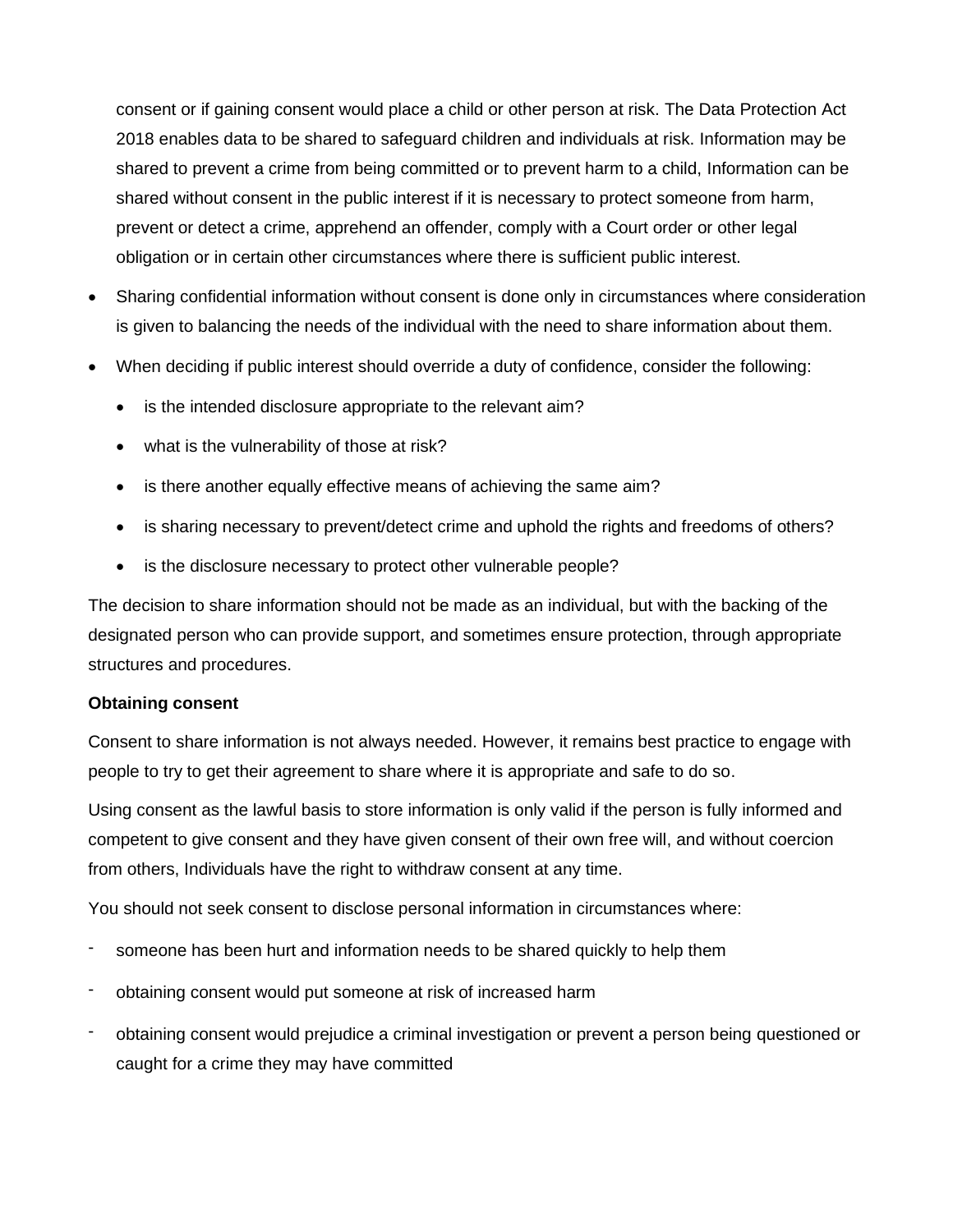- the information must be disclosed regardless of whether consent is given, for example if a Court order or other legal obligation requires disclosure

# **NB. The serious crimes indicated are those that may harm a child or adult; reporting confidential information about crimes such as theft or benefit fraud are not in this remit.**

- Settings are not obliged to report suspected benefit fraud or tax evasion committed by clients, however, they are obliged to tell the truth if asked by an investigator.
- Parents who confide that they are working while claiming should be informed of this and should be encouraged to check their entitlements to benefits, as they it may be beneficial to them to declare earnings and not put themselves at risk of prosecution.

### **Consent**

- Parents share information about themselves and their families. They have a right to know that any information they share will be regarded as confidential as outlined in 07.1a Privacy notice. They should also be informed about the circumstances, and reasons for the setting being under obligation to share information.
- Parents are advised that their informed consent will be sought in most cases, as well as the circumstances when consent may not be sought, or their refusal to give consent overridden.
- Where there are concerns about whether or not to gain parental consent before sharing information, for example when making a Channel or Prevent referral the setting manager must inform their line manager for clarification before speaking to parents
- Consent must be informed that is the person giving consent needs to understand why information will be shared, what will be shared, who will see information, the purpose of sharing it and the implications for them of sharing that information.

## **Separated parents**

- Consent to share need only be sought from one parent. Where parents are separated, this would normally be the parent with whom the child resides.
- Where there is a dispute, this needs to be considered carefully.
- Where the child is looked after, the local authority, as 'corporate parent' may also need to be consulted before information is shared.

## **Age for giving consent**